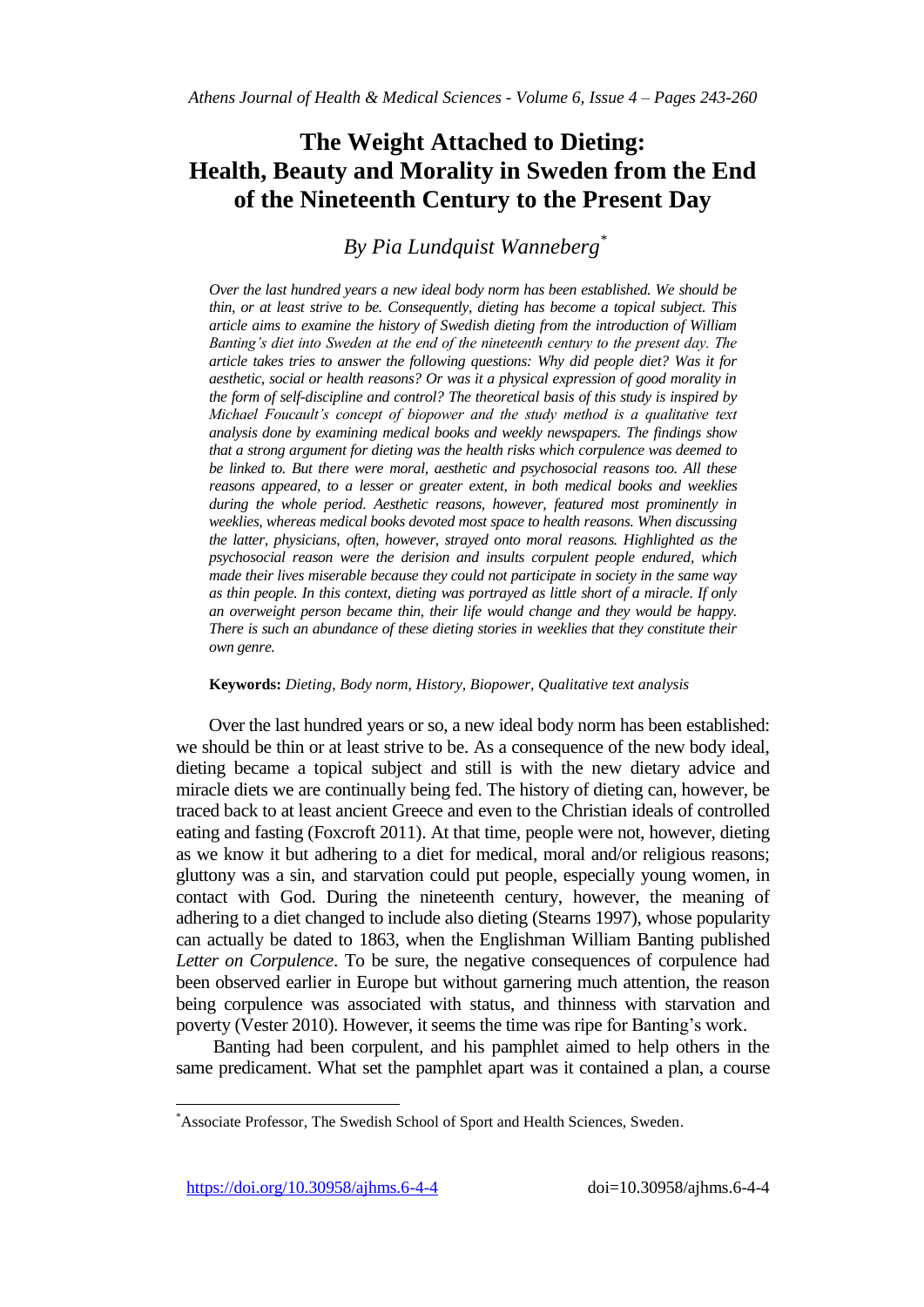of treatment, in which dieting was an end in itself. The course of treatment proved hugely successful, spreading across Europe and to the United States and giving birth to "dieting," a new word for "weight reduction" (Zweiniger-Bargielowska 2010). Nowadays, the notion exists that dieting is particularly a women's issue, caused by an ever-thinner body ideal, which research has also highlighted (see, for example, Bordo 1993, Sobel and Maurer 1999, Stinson 2001). However, Banting's target group was British middle-class men. His course of treatment embraced food such as red meat and alcohol, which were linked to masculinity and economic prosperity. Moreover, the slimmed-down body was in keeping with the contemporary middle-class male ideals of discipline and self-control. Women were therefore not initially included; however, middle-class women first became involved when dieting was an established male activity (Vester 2010). It would appear that at the turn of the twentieth century working-class women did not suffer from obesity; if anything, it was the opposite given the then food tradition, at least in British working-class homes, where the man as the breadwinner ate first, followed by the children and lastly the woman (Zweiniger-Bargielowska 2010).

Banting's pamphlet, as already mentioned, spread throughout the Western world, including Sweden. The question is how was Banting's concept received and developed. The article aims to examine precisely this, with the focus on why did people diet. Was it for aesthetic, social or health reasons? Or was dieting a physical expression of good morality in the form of self-discipline and control? Did the reasons change over time and, if so, in what way?

# **Literature Survey**

In international research on dieting, the main focus is on obesity. One such study is Hillel Schwartz's *Never Satisfied: A Cultural History of Diets*, *Fantasies and Fat*, which has to be regarded as a standard work in the field*.* The study spans just over 150 years and examines the American obsession with obesity and diets in relation to the new body ideal that arose with the growth of the consumption society at the end of the nineteenth century. Its thesis is that obesity began at this time to undergo a transformation, from having indicated esteem and respect to being regarded as a disease. Since then, the country has seen many diet fads, with dieting having become part of American society (Schwartz 1986). Schwartz sees the growth of, for example, the fashion industry, the marketing of goods and services, and medical technology, for instance modern society's increasing fixation with measuring things, as the underlying reasons for this. Here people's weight came to serve as an index of character as well as health and beauty.

Obesity in America is also a central theme of Peter N. Stearns' *Fat History: Bodies and Beauty in the Modern West*. Stearns, however, makes a comparison with France based on America being the most obese nation in the Western world and France the thinnest. How the French and the Americans viewed obesity changed during the twentieth century, but their reasons for not being overweight differed. While the French were thin for health and beauty reasons, moral aspects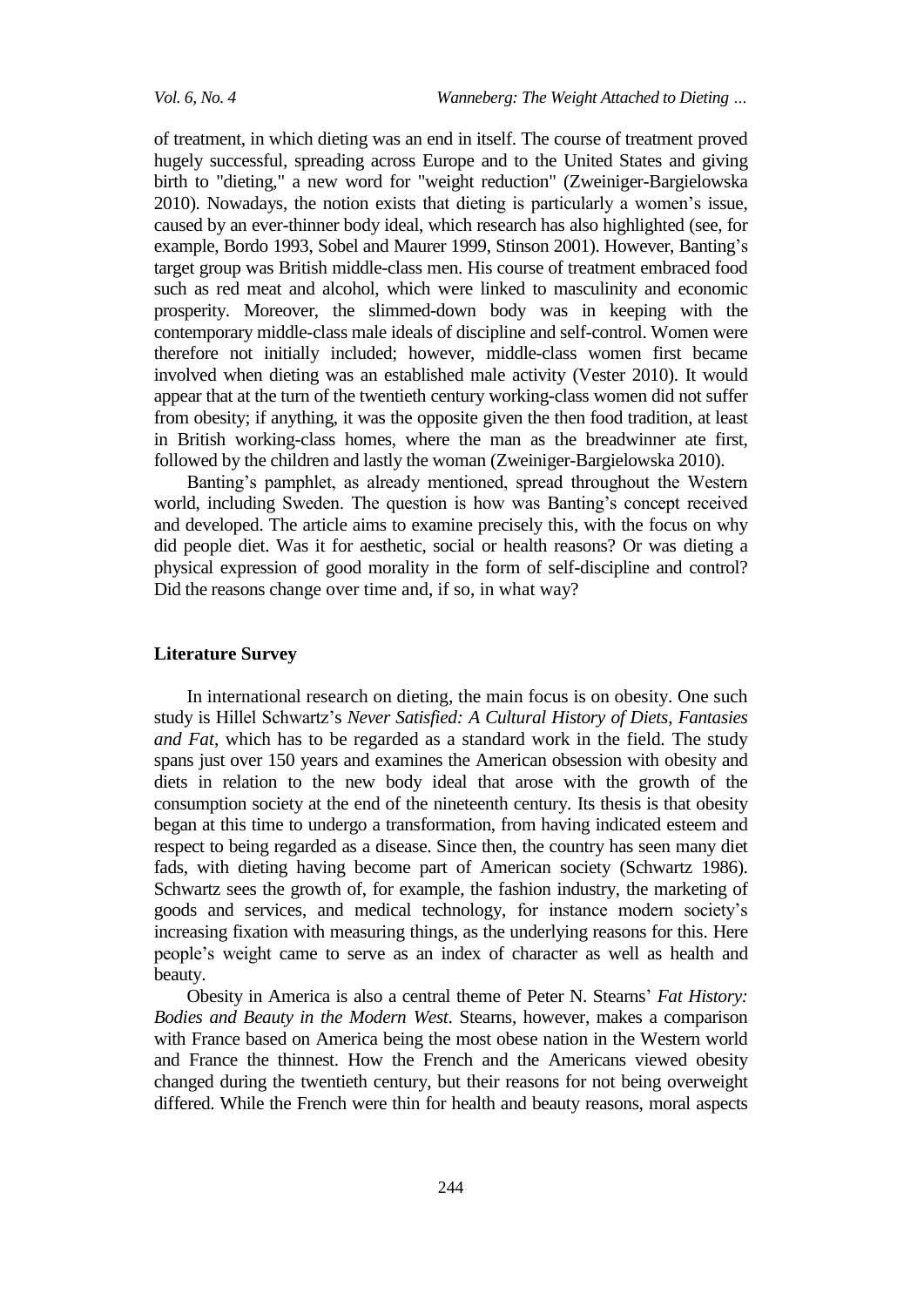dominated in America (Stearns 1997). Stearns explains the new thinner body ideal as being cultural. According to him, only cultural factors, for example the consumption, beauty and morality culture, can explain how the two countries developed and differed. He does not, however, discuss what culture is and how cultures are changed.

The British author Louise Foxcroft's book *Calories & Corsets: A History of Dieting over 2,000 Years* discusses, among other things, diets as well as shortcuts and methods for at least looking thin: everything from corsets and rubber underwear to laxatives and strychnine (Foxcroft 2011). The long period covered, however, produces a rather general and epic picture of the subject and does not answer why it was important to look thin or lose weight. A more theory-driven British study is *Managing the Body: Beauty, Health and Fitness in Britain, 1880– 1939*, by Ina Zweiniger-Bargielowska. This study examines training and weight control in relation to the male body's physical degeneration, deemed to have taken place at the beginning of the twentieth century and viewed as a threat to Britain's powerful position (Zweiniger-Bargielowska 2010). The book's focal point is the relationship between the citizens' bodies and the bodies the governments wanted to see, which Zweiniger-Bargielowska studied by looking at the health education campaigns. For instance, male obesity first needed to be tackled, and not long after, female obesity.

In Swedish studies, too, the focus is more on overweightness and obesity than on dieting, even though the subject is touched upon. In the study *I ett bolster av fett* [In a Cushion of Fat], Fredrik Nilsson examines obesity in relation to masculinity and class, to be more precise an analysis of the transition from a rotund peasant ideal to a thinner middle-class variant. Nilsson shows that during the nineteenth century overweightness in men was slowly but surely defined as a problem by principally the medical profession and in medical research but also by various social commentators (Nilsson 2011). According to Nilsson, the view was reinforced in the twentieth-century Swedish welfare state when overweightness went from being seen as a middle-class problem to being categorised as a national disease. Not only the government but also organisations were involved in the fight against the flab. The 1940s saw the establishment of, for example, Föreningen Fetmans Fiender (The Association of the Enemies of Obesity), which, according to Nilsson, acted as a national bulwark against the consequences of overweightness for the individual and society. The association (active until 2012) focused on physical activity in the form of, for instance, gymnastics, swimming as well as saunas. Private actors gradually replaced organisations; one well-known example is the American company Weight Watchers, which established itself in Sweden in the 1970s.

Obesity, from a societal perspective, is also the theme of Helena Sandberg's *Medier & fetma: en analys av vikt* [Media & Obesity: An Analysis of Weight]. More specifically, her study examines how overweightness was represented in four Swedish daily newspapers between 1997 and 2001 as well as what values and norms were produced and reproduced in these newspapers (Sandberg 2004). The study also presents examples of numerous dieting methods in the form of medicines, exercises and diets. The findings show, among other things, that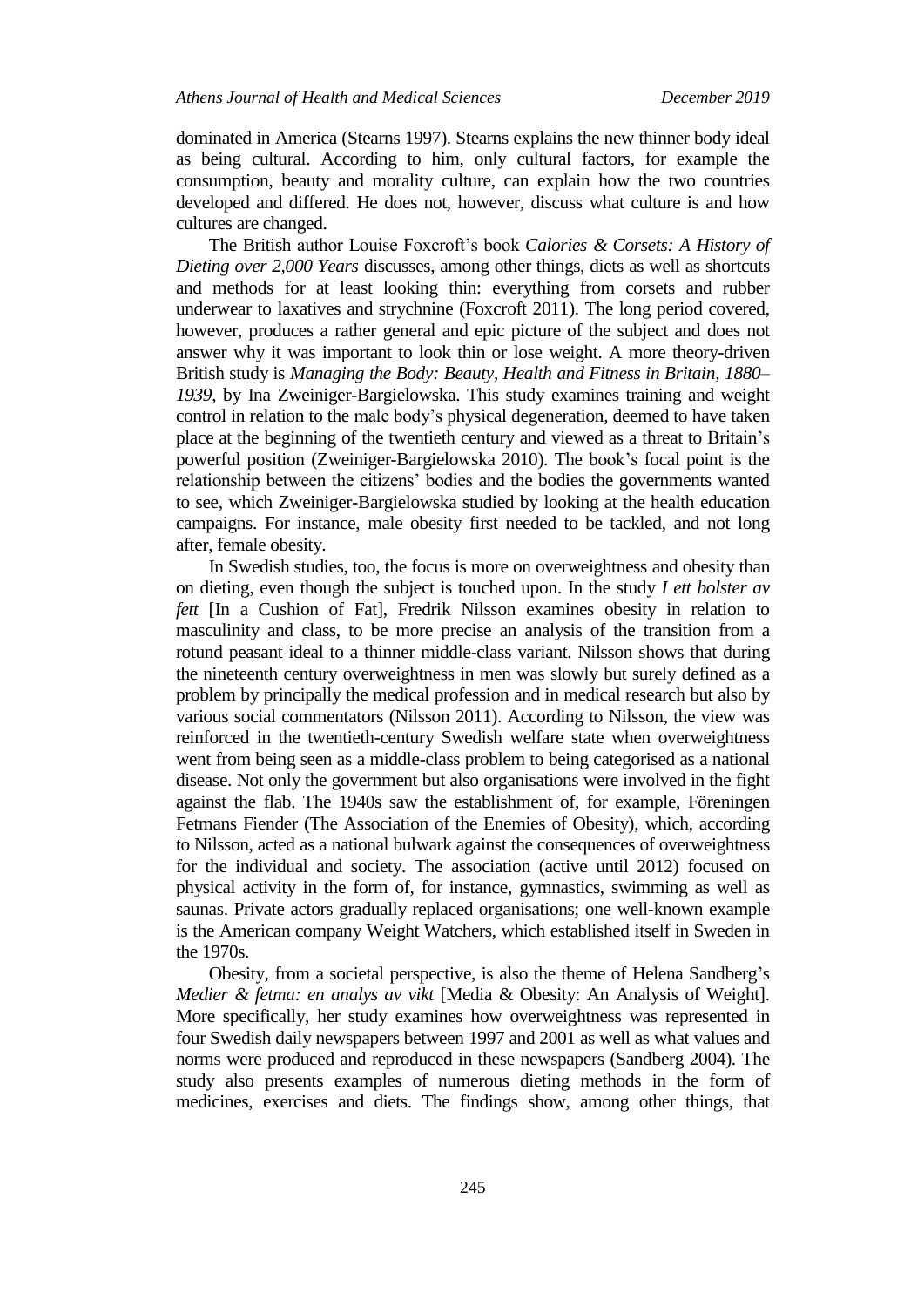overweight people were stigmatised, and unlike Banting, who wanted to help his fellow overweight brethren, even formerly overweight people were involved in the stigmatising. However, overweight men were not described as negatively as their female counterparts; instead, the former's overweightness and failings were overlooked. The newspapers thus did not show this tolerance towards these women, who, instead, were depicted as disgusting, unsuccessful and even detestable.

To sum up, there are some general and more descriptive international historical studies on dieting. Of the Swedish studies, only Nilsson's has a longer historical perspective, which will be expanded on here to include women. Moreover, a clearer power perspective on the historical development will be introduced. Zweiniger-Bargielowska's study is the only one with both a longer historical perspective and a power perspective. Like this study, it takes Michel Foucault's concept of biopower as its theoretical starting point.

#### **Power over Life**

For Foucault, power is, as we know, not something absolute that someone possesses but something exercised. And since it is always exercised within a relationship, power is per definition relational. This goes for important social relationships, such as between work and capital or between politicians and voters, as well as at a lower level, for example between men and women, parents and children or doctors and patients. We are all involved in countless relationships where power is exercised; we cannot opt out because it is always there. Since power is not a resource that resides in a certain position, it is difficult to narrow down and examine, but it can be acquired through the techniques employed when it is being exercised. Foucault distinguishes between sovereign power, disciplinary power and biopower. An important difference between sovereign power and biopower is that the latter focuses on preserving and protecting life instead of taking life. Nor does disciplinary power operate through public violence; however, unlike biopower, which targets large groups of people, the individual is the focus. It is the individual who is supervised, controlled and trained to be an obedient and compliant subject. These various forms of power occurred in different societies, but Foucault is not entirely clear whether they replaced each other. Plausible interpretations have been put forward, namely they complement each other by, among other things, operating at different societal levels (see, for example, Lilja and Vinterhagen 2014, Harwood 2009).

Typically for Foucault, he links power with the body, which is subjected to painful punishments, discipline and correction or self-disciplining in the form of training, dieting or plastic surgery. Because Foucault views power as productive, the body mirrors the power. More specifically, power is, as already mentioned, exercised through various kinds of techniques (acts) to which various technologies (knowledge) are connected. Foucault (1980: 52; as cited in Nilsson 2008) states that "it is not possible for power to be exercised without knowledge, it is impossible for knowledge not to engender power." In other words, power and knowledge are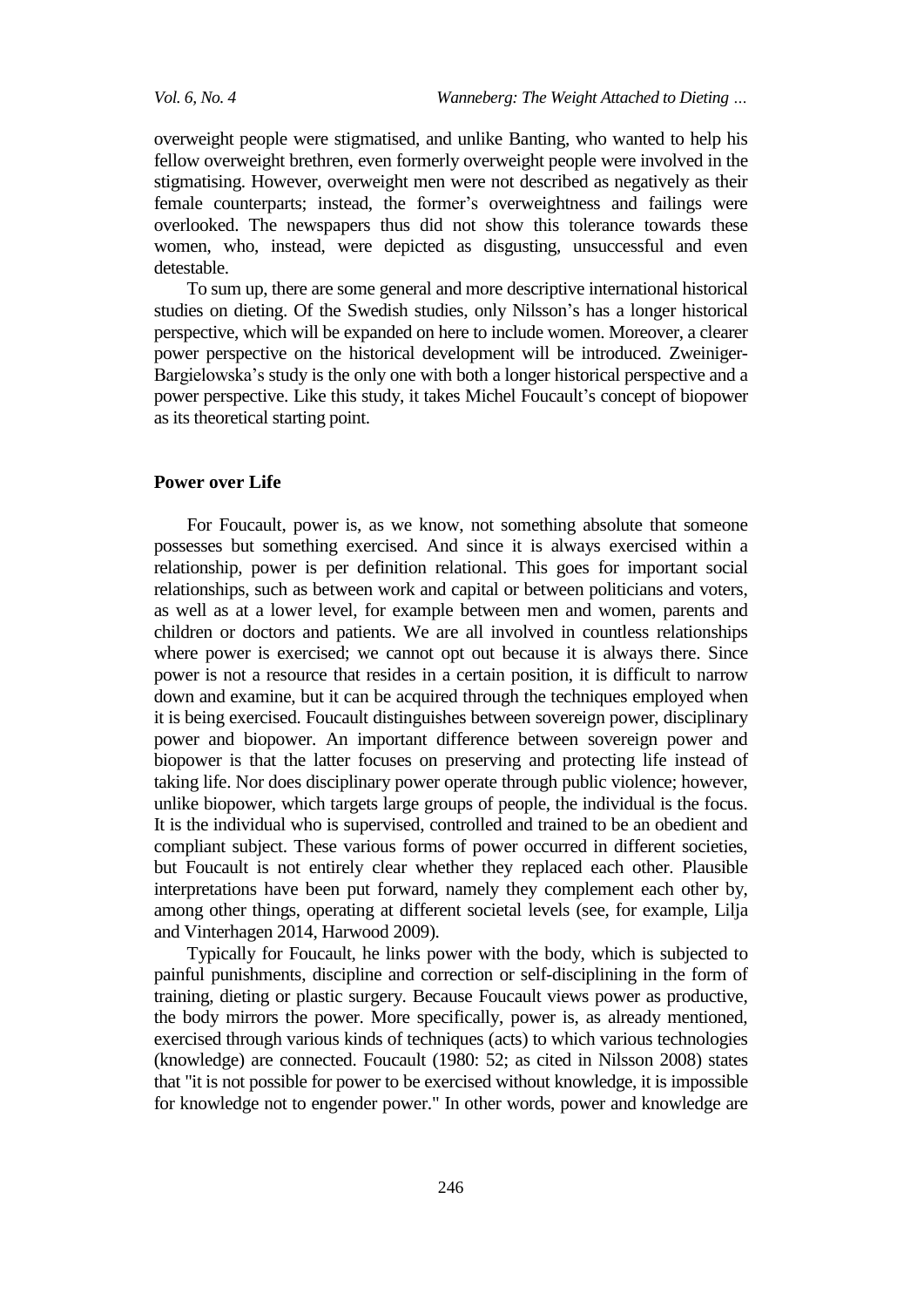intrinsically linked and presuppose each other. However, power, according to Foucault, not only creates knowledge; it also produces individuals who are a product of power - how they see and perceive themselves, how they see others and how they are seen and understood by others. What gives the productivity of power its legitimacy is that, along with being prohibitive or inhibitory, it also has advantages for the individual: better health, living longer, etc. While steering the population towards becoming stronger and more capable, power produces something perceived as good. The greater freedom we enjoy today does not mean we are not steered but just differently. Power and freedom are co-constitutive.

Biopower, or power over life, is thus a productive power organised around norms that cause an individual's actions. People's lives and behaviours are analysed, controlled and governed by technologies and techniques. However, biopower's aims are not confined to the individual; it targets the whole of, or sometimes sections of, a population of, for example, a country, an organisation or an institution (Lilja and Vinterhagen 2014). Biopower is seldom exercised directly by the state but through actors such as doctors, dieticians and gym instructors, rather often as written exercise advice, healthy recipes or recommended checkups. With the scientific knowledge and the administrative techniques these actors have developed, people's behaviours and lives are defined, controlled and governed. It is an organised influence on behaviour in relation to the objectives designed to improve, for example, our hygiene, level of health and lifespan (Coll 2013).

In this study, dieting is seen as a technique for regulating and steering people's behaviour and lives in a certain direction. The question is in which direction: is it their health, morality or something else?

# **Method and Source Material**

The methodology used is a qualitative text analysis, that is to say, a systematic qualitative analysis of primary data collected from various types of texts (Denzin and Lincoln 2008). In this case, it is qualitative since conceptions, experiences and ideas expressed in the collated texts have been observed. Analysing qualitative data requires an understanding of how to make sense of texts so you can answer your research questions. Here the analysis has involved a careful reading and rereading of all the material in order to pinpoint the key themes of the texts in relation to the aim and research questions. In this process, I have first looked for the texts' patterns by identifying meaning units in the form of conceptions and ideas. The patterns were then aggregated into larger themes (Cresswell 2012).

To make sense of the findings, qualitative studies also require a preunderstanding of the examined phenomenon; that is the key to comprehension and interpretation (Denzin and Lincoln 2008). In this instance, the pre-understanding is previous research in the field and Foucault's concept of biopower.

This study takes a historical approach. As a historian, you cannot create your own data, so you have to analyse the available remnants. Here the source material comprises medical books, weekly magazines and a health magazine; together they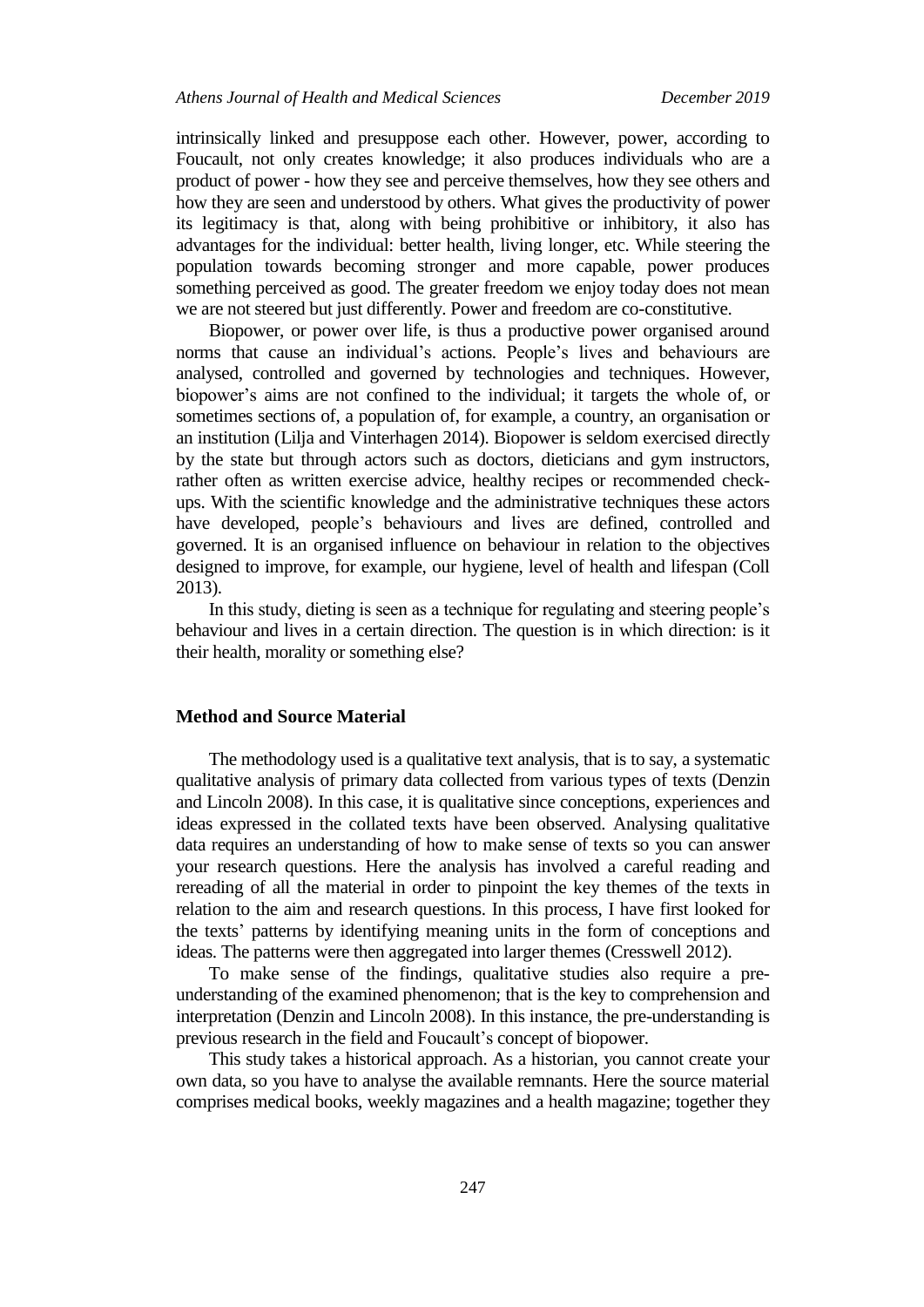span the end of the nineteenth century to the present day. The weekly magazines are *Idun*, whose target group was middle-class women, and *Året Runt*, a family magazine with a broad readership. *Idun* was published between 1887 and 1963, when it merged with another magazine. *Året Runt* was first launched in 1946 and is still in publication. Health magazines are a fairly new phenomenon, but the one included here is *Må bra*, which first hit the shelves in 1976. It has today the highest circulation figures of all health magazines in Sweden. Every issue of *Idun*, *Året Runt* and *Må bra* has been examined, starting with their first year of publication and then every fifth year.

Medical books were used as source material because of the medical profession's increasingly powerful position during this period. Moreover, it is through the pages of these books that the medical profession communicates with the public. I have examined all Swedish-language medical books that during this period discussed dieting. The weekly magazines and the health magazine are important source material for finding out what was being debated in Swedish society and in what way. The media convey values and attitudes and inform us of what is expected of us and what we can expect of others. The media can be said to act as a compass - rather often a moral one - that helps us navigate life. Nowadays we talk about mediated experiences, that is to say, ones we have acquired from the media and made into our own when we have no personal experience of the subject in question (Thompson 1995, Cotter 2001). So even if the reader has never been overweight or dieted, they can acquire through the media both experiences of the subject and an idea of what we can expect of people who are overweight and/or dieting.

# **The Findings**

### *How Banting Was Received in Sweden*

Banting, 65 years old when *Letter on Corpulence* was published, had, in his own words, long suffered from obesity, which had hugely affected his life. For example, he had been unable to take off his shoes, stoop or go down the steps normally; instead, he had to go down backwards, an exertion causing him to sweat profusely and become seriously out of breath. Moreover, when in train compartments and theatre auditoriums, he felt he terrified those around him. Preferring to stay at home than to be ridiculed and scorned, he became socially isolated and low-spirited: "Of all the parasites that affect humanity I do not know of, nor can I imagine, any more distressing than that of Obesity" (Banting 1864).

Banting had made numerous attempts to lose weight. He had tried to be physically active and had taken various kinds of baths believed to have weightreducing effects. He had also sought the advice of many eminent physicians in this field, but without any luck. Help came from an unexpected quarter, from an ear, nose and throat specialist named William Harvey. Banting's hearing had deteriorated; hence, he consulted Harvey, who felt Banting's deafness was linked to his corpulence. He prescribed the diet that Banting reproduces in *Letter on*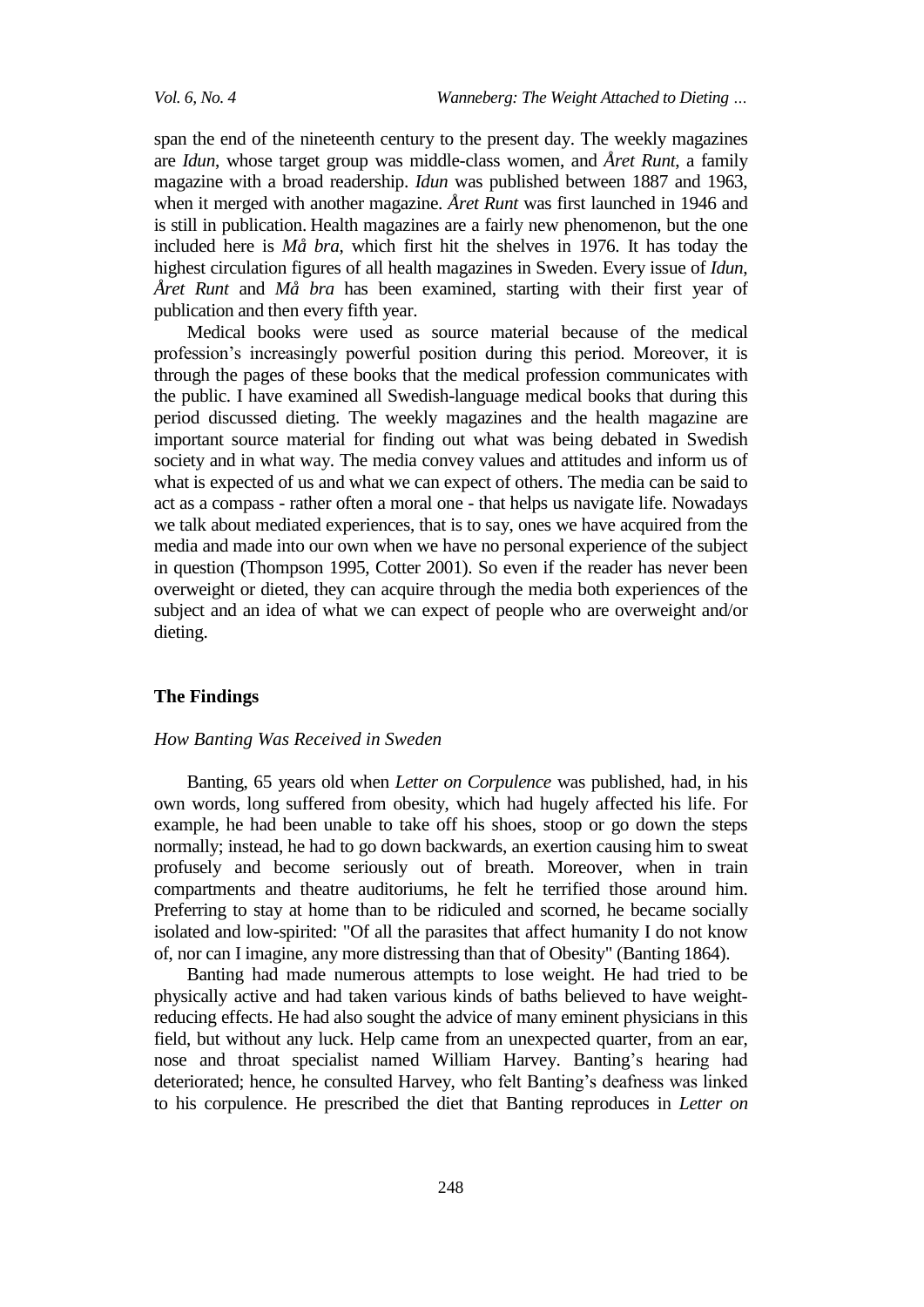*Corpulence*. Harvey's source of inspiration for this diet was a lecture he had heard the French physiologist Claude Bernard give on the role liver played in cases of diabetes. Bernard believed that, apart from secreting bile, the liver produced something that helped to break down sugar. Harvey began to examine how various kinds of food, including carbohydrates, affected the body (Gilman 2008). A reduction in carbohydrates was central to the diet Banting was on: carbohydrate foods, such as bread, sugar and potatoes, were eliminated as were beer and milk. Instead, his meals consisted principally of meat but also fish, vegetables as well as servings of wine, sherry or Madeira to accompany his lunches and dinners. Banting claimed that thanks to this diet he had lost in the first year 46 pounds (approx. 21 kilos). His health and his life in general had, also according to himself, considerably improved (Banting 1864, Gilman 2008).

In 1864, Banting's pamphlet, published the previous year, was the subject of a letter printed in a Swedish newspaper. The letter described, praised and criticised his method. The writer, who himself suffered from corpulence, had given Banting's diet a go for a month. Thanks to his endeavours, he felt "fleeter of foot" for the first time in twenty years, he no longer needed a siesta, he felt young again and had lost weight. But, he wondered, was it really possible to equate weight with health? Might the huge meat intake, combined with a reduced fat intake, create an unhealthy imbalance in the body? He also questioned the large quantities of alcohol that were part of the treatment; besides wine with every meal, he took a whisky nightcap. Could the health benefit that a weight reduction might bring compensate for what was verging on drunkenness (Post-och Inrikes Tidningar 1864)?

Two years later, in 1866, *Letter on Corpulence* was translated into Swedish by Edward Edholm, physician and member of the Royal Medical Board. In 1880, Edholm evaluated the method, which, in his opinion, had been well-received by the medical profession and the general public, both in Sweden and abroad. The question "Do you bant?" entered public discourse in England just like the verb "banta" did in Sweden. Edholm himself was wholly in favour of the method and wished to help spread the word. One thing Edholm very much liked to emphasise was that Banting's treatment was based on science, and he immersed himself in, and described in detail, the chemical and physiological processes involved when following the diet and which foods were suitable and unsuitable when doing so (Edholm 1880).

Why then, according to Edholm, should people diet? He listed many reasons, but the main ones were health-related. Overfatness, known as morbidly obese, was associated with a number of health risks, principally due to the fat deposits not just between the skin and the muscles but also in the inner muscles, arteries and organs. All the fat made it harder for the heart to pump the blood around the body, and with fat also pressed up into the thoracic cavity, the lungs were negatively affected as well. Consequently, the sufferer had palpitations, difficulty breathing and chest pressure as well as bad eyesight and hearing problems. In fact, no body part was unaffected. In the case of women, who, according to Edholm, were more inclined to be obese than men, even their reproductive organs were affected, which could cause hysteria and sterility. The prognosis was bleak for obese people: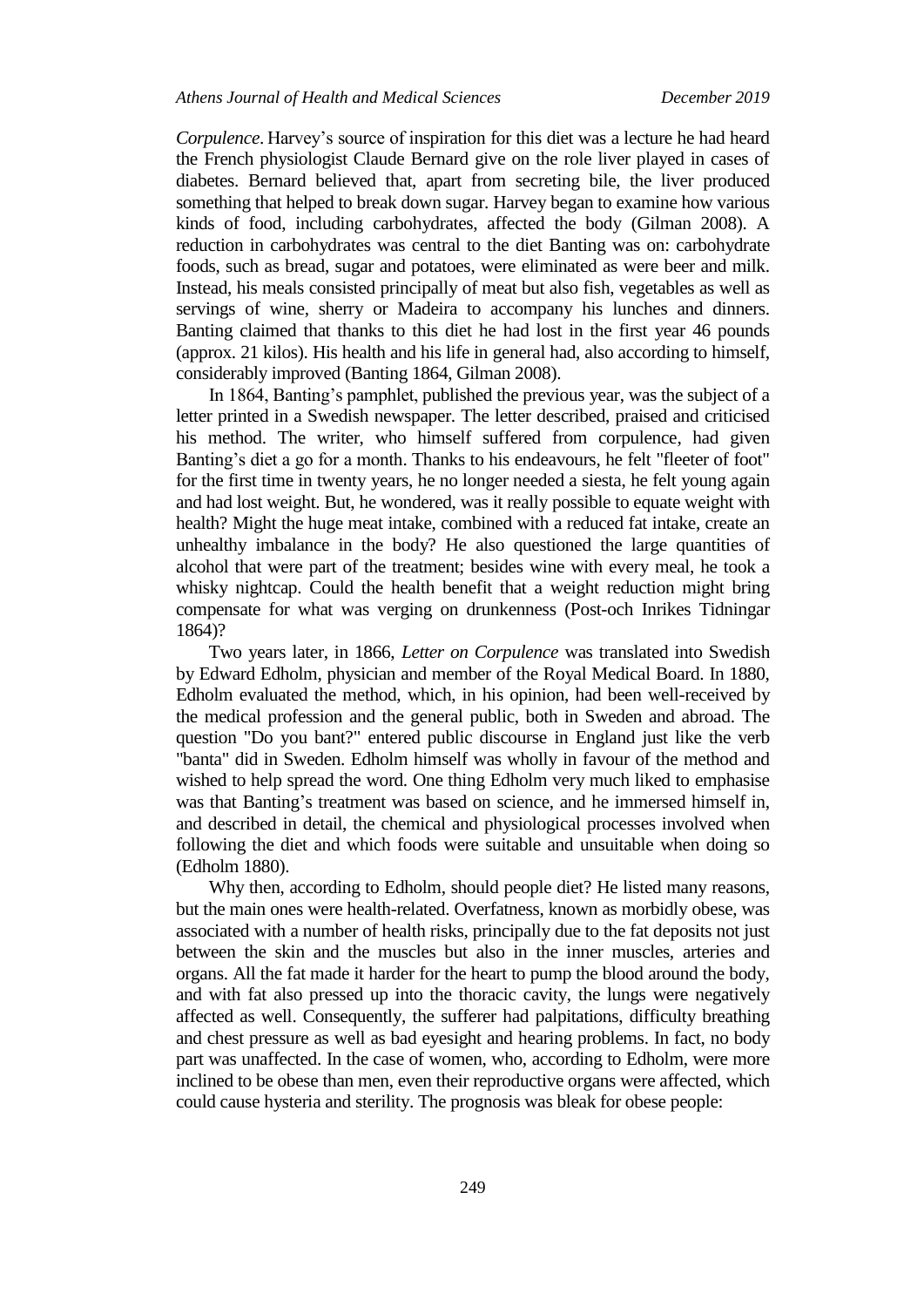"Afflicted with these troublesome symptoms, overfat people live a wretched existence until a supervening disease or the rampancy of overfatness ends their suffering." (Edholm 1880: 42; my translation)

Besides health reasons, Edholm put forward other reasons why obese people should diet. One was aesthetic-related. For, according to Edholm, obese people's body parts were not in harmony. The slender and curved contours, which, in his opinion, were the foundations of health and beauty, were instead bulky and unsymmetrical. For example, the head was either flushed or, like the rest of the skin, "pale, flabby and puffy." With the throat covered by a thick layer of fat, the chest looked thinner than usual, and the lower abdomen protruded, which, in turn, affected the person's gait in an unflattering way (Edholm 1880). Edholm's notions about equating beauty with a harmonious body can be traced back to that period's natural philosophical notion of interconnectedness. Because a human being is made up of a number of parts, it could not be completely whole; the wholeness depended on the relationship between body parts. Being in harmony was a sign of both beauty and health, and disharmony the opposite (Ljunggren 1999). As for Edholm, who, of course, was a physician, the health reasons he gave for dieting were probably linked to the natural scientific ideals, but he shared the aesthetic notion held by the nature romanticists, namely obesity meant a departure from the ideal of the harmonious whole and was therefore ugly.

The other reasons Edholm gave for dieting were moral-related. He described three real-life cases designed to be inspiring and edifying: three overweight Swedish men who had lost weight thanks to Banting's treatment. In the case descriptions, he emphasises the effort of will and the firmness of character that had produced the successful results. On the other hand, he described those who failed to complete the treatment as weak people undeserving of compassion. They had only themselves to blame if they were ridiculed and parodied. The three men also demonstrated a scientifically critical approach to their dieting insofar as they tested various foods to see whether they put on or lost weight. They added a few glasses of beer a week, then weighed themselves; they slightly reduced the number of glasses and weighed themselves again (Edholm 1880). Taking a scientific approach to dieting appears almost as important as the actual weight reduction.

The three cases are interesting from another perspective. According to Edholm, he had chosen to publish these very cases because they were representative and served as good examples for those wanting to lose weight. Interestingly enough, they are all middle-aged, middle-class men. Besides, as shown above, women's specific obesity problems, Edholm makes no mention whatsoever of women. As for other social classes, he noted that farmers and craftsmen were thin even though they ate copious amounts due to the heavy work they did, and although the poor, working-class population's food was mainly, according to Banting's treatment, unsuitable, such as bread, potatoes, milk and porridge, this group rarely had overweight people (Edholm 1880).

Banting's treatment thus appears to have aroused the interest of middle-class Swedish men even though the diet came in for some criticism. Above all, health reasons, but also moral and aesthetic ones, were given for why people should diet.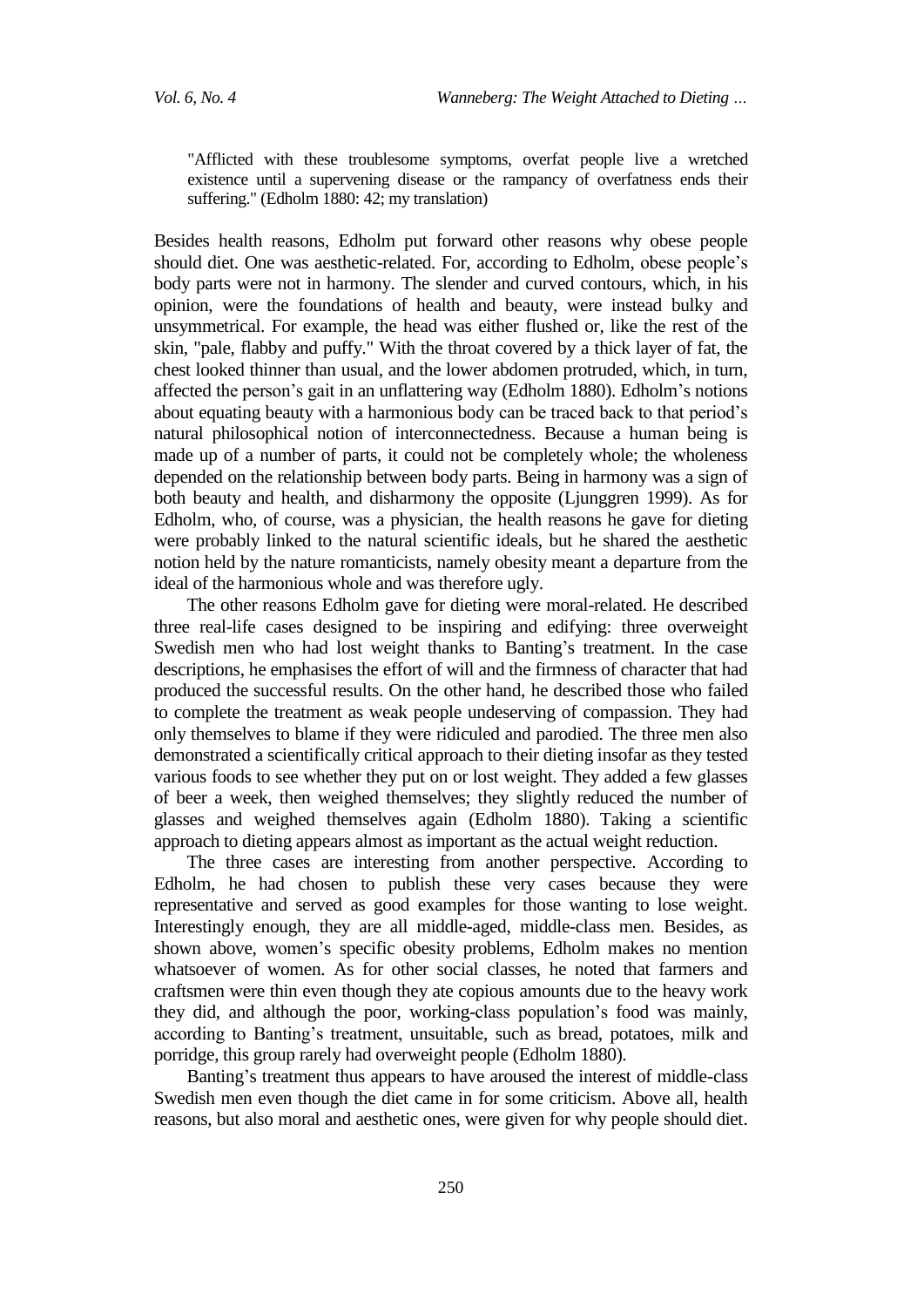These reasons were to continue to be invoked. However, Edholm fails to give the perhaps most prominent reasons advanced by Banting himself: the psychosocial ones. For Banting, his corpulence had caused him to become isolated because of the ridicule received and the problems he had getting around outside. This will also be further examined later in the article.

# *"The Fat Person is digging their own Grave with their Teeth"*

From having been a sign of good health, obesity, as already mentioned, began to gradually be viewed as a disease, meaning it was the physician's job to diagnose and treat the condition. At the turn of the twentieth century, physicians categorised obesity into two types based on a difference of degree: morbid obesity, known as overfatness, and non-morbid obesity, known as corpulence. Three criteria were used to ascertain whether a person suffered from morbid obesity. The first one concerned their appearance: that the person in question's body size and girth harmed the body's proportions. A large weight increase was only the second criterion, and the third was the functional changes of certain organs. To be diagnosed as overfat, the patient had to fulfil all three criteria (Pfannenstill 1901). However, gradually a person's weight in kilos, followed by their body mass index (BMI) and then their waist and belly size, determined whether they were overfat. For example, a person's BMI is used today as a criterion for determining whether they receive a gastric bypass (Lagerlöf 1958, Hasselgren 2013). Defining a person's condition does not appear to have been that easy. During the research period, the medical books interchangeably used the terms overfatness, obesity, morbid obesity and corpulence to describe the condition, with obesity being the most common.

Just as with Edholm, the medical profession held the view throughout the research period that obesity could cause numerous minor and serious complications. What changed over time, however, was how obesity was viewed, and, from a health perspective, what it caused. The medical books warned that an overweight person who did not tackle this and go on a diet could be afflicted with complaints, such as flat-footedness, articular cartilage damage in the knees and varicose veins, thus causing the person pain, which, in turn, restricted their mobility, as a result of which they could put on some extra kilos. Moreover, the patient could exhibit eczema-like changes in the rolls of fat but also serious diseases, such as heart problems, a stroke and cancer (Sjövall 1953, Dickstone 1948, Åberg, 2005, Hasselgren 2013). This was quite clearly linked to the many dangers of being overweight, or as one physician in the 1950s put it: "The fat person is digging their own grave with their teeth" (Sjövall 1953: 91; my translation).

At the beginning of the 1950s, at any rate, dieting had in Swedish society spread from middle-class men to other social classes and women. The media observed at the time that increased prosperity had resulted in the Swedish population getting fatter. A survey conducted by the Swedish Gallup Institute in 1951 found that 42 per cent of women felt they were fat, and 25 per cent were dieting. The numbers were lower for men, with 17 per cent feeling they needed to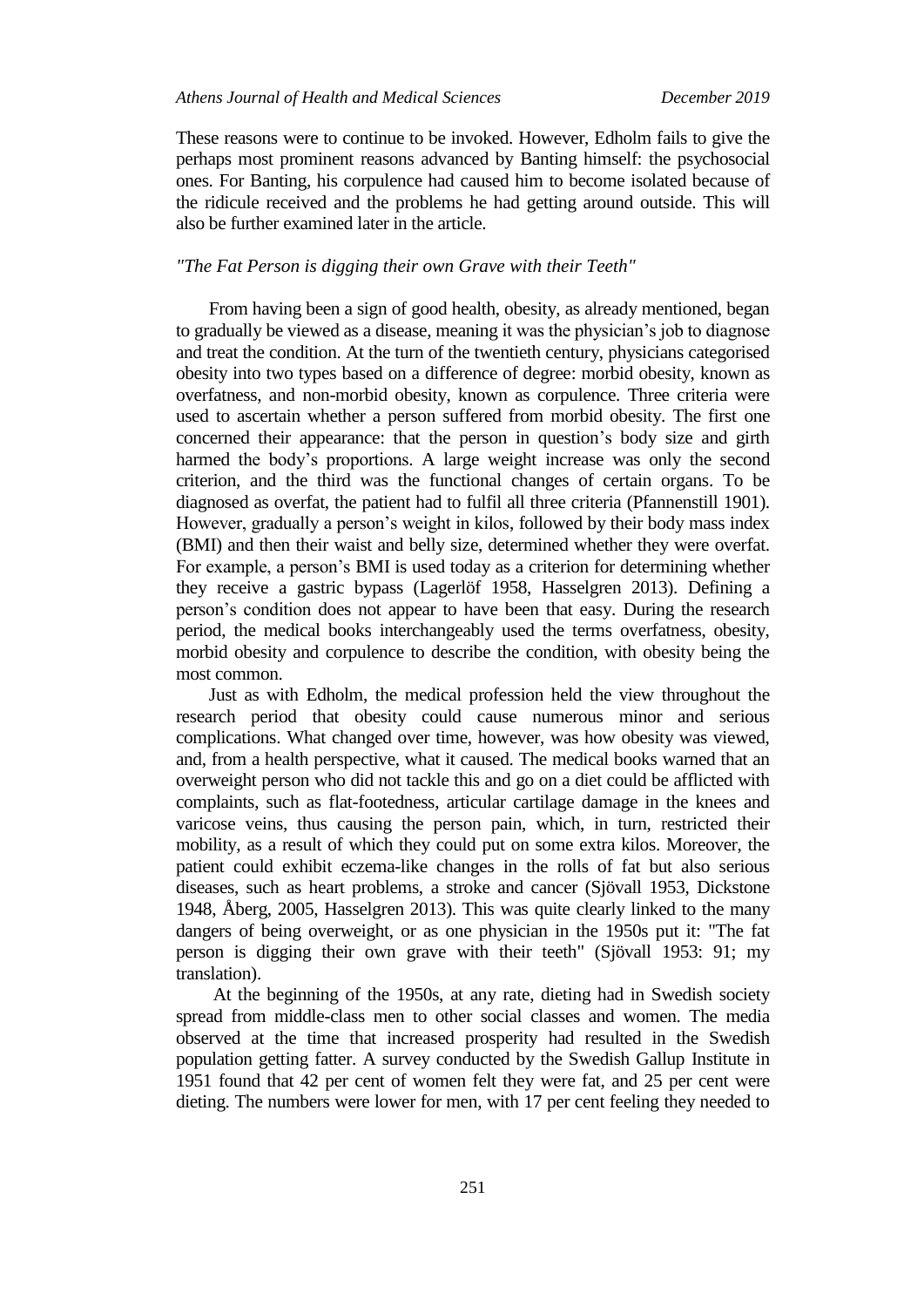lose weight (Bolling 2005). Further proof that the beginning of the 1950s had seen a change is that ads for weight-gain preparations for thin people disappeared from the pages of the weekly magazines while ads for various slimming preparations increased. The United Kingdom witnessed a similar trend. With food becoming cheaper during the second half of the twentieth century, obesity spread down through the social hierarchy (Zweiniger-Bargielowska 2010).

During the 1950s, medical books began to even view obesity as a psychological problem with regard to why people were overweight and why it was so hard to diet. Food was described as comfort or a substitute for something missing in life. This comfort eating was deemed something women particularly did given that they spent a lot of time at home and therefore always had food at hand. It was "so easy to go into the pantry and take something delicious when she wants to brighten up her day a bit" (Ahltorp and Kühnel 1956: 373; my translation). Women were, however, also affected in another way, more precisely in their parental role: "Even if it is unclear where overfatness comes from, a specific reason can sometimes be given. It is the mother." The mothers taught their children to comfort eat by giving them food instead of encouragement or comfort (Sjövall 1953: 79; my translation). "She abreacts anxiety and excessive love, disappointments and difficulties by stuffing the child with food" (Karup 1956: 11; my translation). This specific responsibility for the child's future risk of becoming overweight continued until at least the end of the twentieth century. Overweight women posed a threat not only to themselves but also to future generations because they controlled children's eating habits.

Even in the weekly magazines, health risks frequently featured as a reason why people should diet. Until the 1970s, however, there were few articles on dieting. Prior to then, the dieting-related content was principally ads for various preparations and "Ask the Doctor" columns. The 1980s saw a marked increase in the number of articles on dieting, reaching its peak around the turn of the twentyfirst century, when they featured in practically every issue. The health aspects of dieting resemble the ones presented in the medical books. Obesity was associated with health risks, such as high blood pressure, cardiac infarction, diabetes and back pain. People attested that physicians had even warned them that they would not live particularly long if they did not start to lose weight (see, for example, *Året Runt*, no. 24, 1960 & no. 17, 1976).

During the 1970s, celebrities started to be used to give dieting a boost. They were part of a specific dieting genre found in the weekly magazines. Characteristic of the genre was a person, preferably well known, but not necessarily the case, gaining the readers' sympathy by recounting how terrible their overweight life had been and how great they felt after losing weight. Along with "shedding" the kilos, they had lowered their blood pressure and lipids, their insulin levels had returned to normal, their heart was functioning better, and their knees had stopped aching. They went from living more or less in torment to feeling - after their diet confident about the rest of their life. The transformation, however, did not happen by itself; instead, they had to fight and battle and be single-minded, which eventually paid off (see, for instance, *Året Runt*, no. 23, 1991 & no. 3, 2016).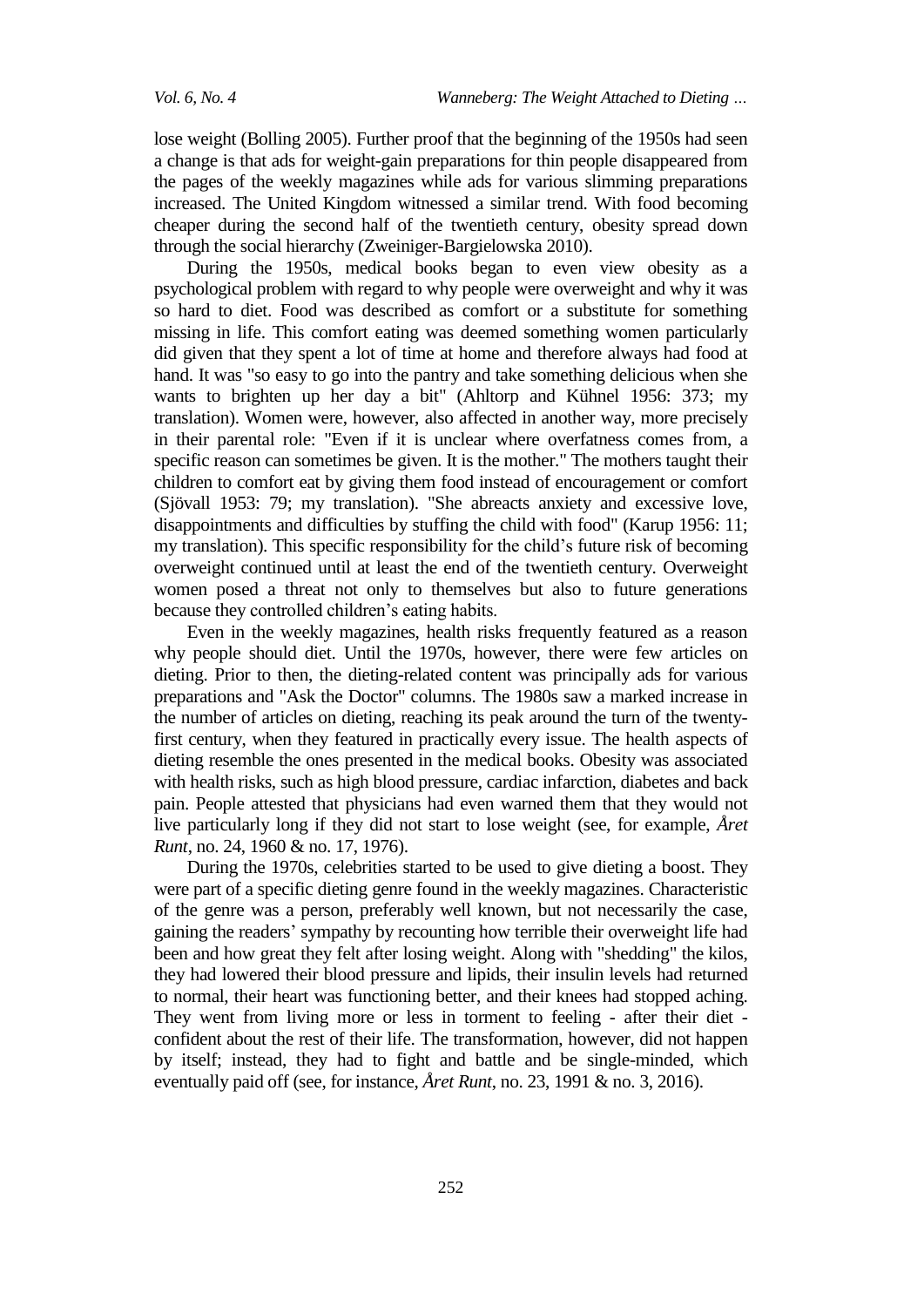Towards the end of the period, we can see, however, the argumentation for dieting is mainly no longer linked to the reasons. The focus now was on finding a suitable diet or form of exercise. Dieting appears to have become self-evident, something people did without external influence. Instead of encouraging dieting, the weekly magazines' task was now to offer a wide variety of individually tailored exercise programmes and diets.

#### *Fat, Stupid and Costly*

A powerful reason for dieting was therefore the health risks that obesity was believed to be associated with; however, there were also moral reasons. Dieting required so-called good characteristics, such as patience and willpower, and being corpulent indicated a lack of these. The corpulent person was, according to some physicians, totally to blame for their predicament, and therefore they could only tackle obesity if they had overcome weaknesses, such as a craving for pleasure and laziness (see, for example, Josefson and Tillgren 1928, Karup 1956, Pfannenstill 1901). In keeping with this, it was not uncommon for physicians to describe unsuccessful dieters as idlers and dullards: slowness in thinking and acting, hence the inability to take responsibility. Physicians poked fun, for example, at the fact that corpulent people could not understand why they were fat; they insisted that they lived on practically nothing, only eating a small potato and a little piece of meat every day, when, in actual fact, they consumed not insignificant amounts of biscuits, sweets and alcohol (see, for instance, Hallin 1889, Karup 1956). This disparaging approach to obese people is also evident in what they were called. Until at least the 1970s, Swedish medical books often referred to an obese person as "den fete" [the fat one] (Strömbäck 1971); obese people were consequently dehumanised and became their body weight.

Physicians also stated that obese people not only exhibited physical flabbiness, but intellectual lethargy was also a distinguishing characteristic of this group. For who had ever seen a fat genius? Just like "a strong-willed person and a person of action," the great intellectual geniuses were always on the thin side. The benevolence thought to characterise obese people was more down to lethargy than a specific character trait.

For an obese person, besides being associated with traits such as characterless and sluggishness, there was a moral aspect to why they should lose weight, namely the economy. Swedish insurance companies had compiled statistics on how much obesity cost the individual and society. In 1956, the Thule Insurance Company even published a special pamphlet on obesity, in which it was pointed out that obesity was not only the most common and dangerous disease but also the costliest in Sweden. The costs hit not only the obese individual (increased and wasteful food shopping) but also society increased hospital costs and lost working hours) (Karup 1956, Sjövall 1953). The weekly magazines, too, pointed out that there were twice as many obesity sufferers as sick-leavers and ill-health retirees, which, for example, in 1996, resulted in a fall in production that cost Swedish society SEK 6 billion (*Året Runt*, no. 51, 1996).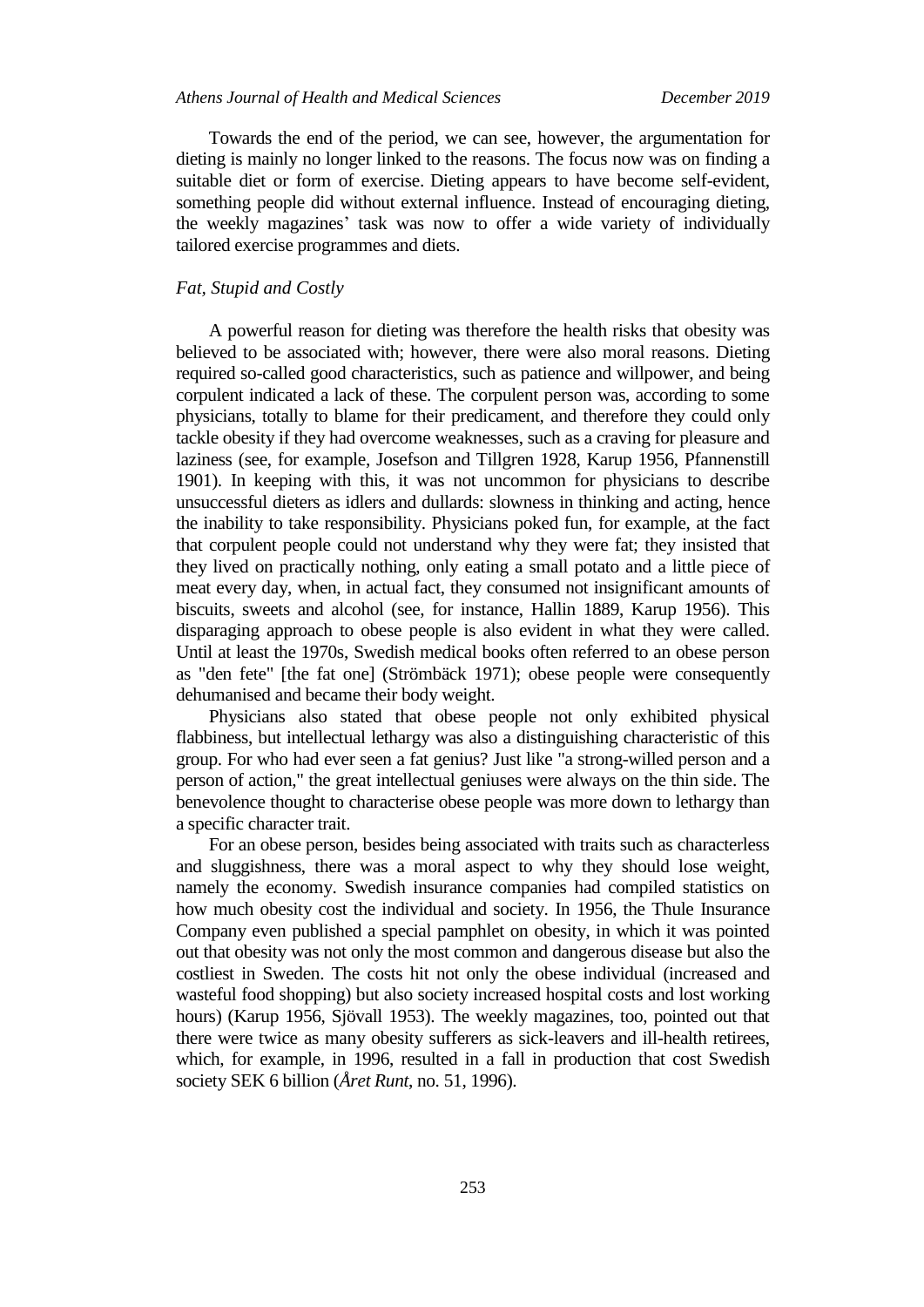The moral aspects described above were applicable to both men and women, but one aspect only applied to women. From an obesity perspective, meal habits were seen as a problem, and because women did the cooking, they had to shoulder a lot of the blame for the unhealthy food traditions based on an overabundance of food that caused obesity: "eating too much, too often and too well" (Karup 1956: 10; my translation, Sjövall 1953). Just as bad was the plying of food that women subjected their family members and guests to at "destructive social events" in the form of dinners and coffee gatherings (Sjövall 1953: 125; my translation). These and the other aforementioned moral aspects were primarily presented in the medical books. The weekly magazines kept a much lower moral profile.

# *Fat and Ugly*

Physicians thought overweight people were "uglified" in every possible way. If having ugly bodies was not enough, so were their movements, and their clothes did not sit right. Losing weight, however, made them thinner and, with that, more beautiful: their skin, eyes and teeth improved. Here women were especially singled out. Young women were thought to very much want to compete with each other for who was the prettiest and the most elegant, which meant being thin, but older women also wished to be attractive; however, this desire proved difficult to achieve when they were menopausal because women were inclined to put on weight. To stay thin and, with that, attractive, this group of women needed to clench their teeth and battle extremely hard (Brown 1951).

The medical profession was, however, split over whether people should lose weight to look good. On the one hand, the vanity of unmarried young women and widows was seen as a powerful stimulus for dieting, and on the other hand, it was not good that women were blindly conforming to the exaggerated thin beauty ideal conveyed by the film and fashion industries, the reason being this ideal was no more consistent with good health as obesity. The ideal was somewhere in between: people feel at their best when they are "amply filled out." Dieting, according to physicians, should primarily be to improve health and must not only be an aesthetical, fashion-oriented issue (Pfannenstill 1901, Dickstone 1948, Ahltorp and Kühnel 1956).

There were, however, shortcuts in the form of corsets, which replaced stays during the nineteenth century, but the former also met with criticism. As a counter to the impracticality of the corset and its detrimental effect on women's freedom and health, dress reform movements came into existence in the Western world; they felt that because men and women were born with the same motor ability, the latter's should not be restricted. In the decades around the turn of the twentieth century, the reform dress was an alternative to more fashion-oriented clothes; it included, along with underwear, both everyday clothes and more glamorous clothes. At first, mainly women who moved in intellectual and artistic circles wore these clothes, but, with time, they spread to other groups (Hammar and Rasmussen 2008).

The corset market must have been booming seeing as ads for this undergarment featured in practically every issue of the weekly magazines from the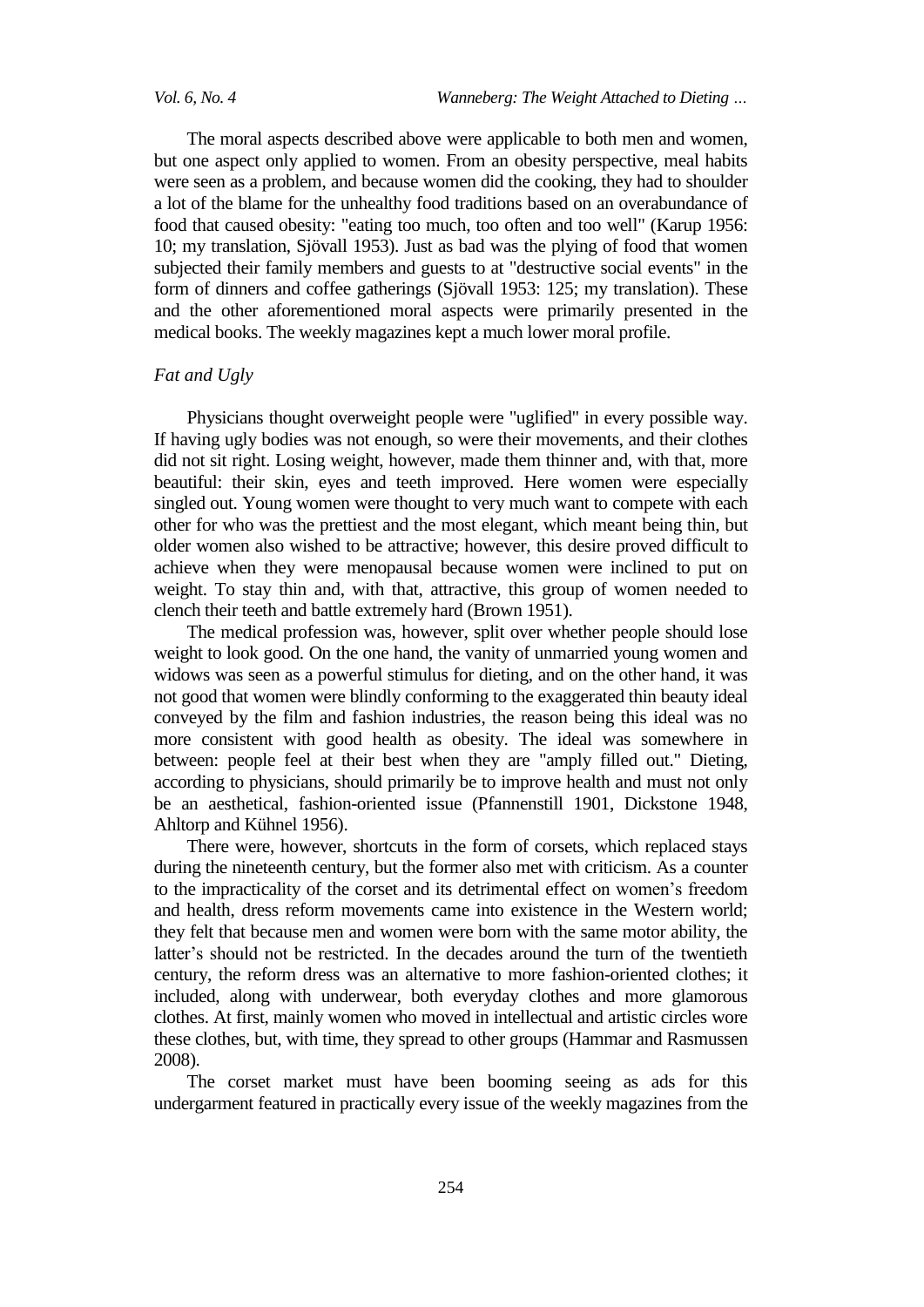turn of the twentieth century to the 1970s, when this item of clothing disappeared in the wake of the 1968 movement. The arguments for wearing corsets were that they added to the comfort as well as to the pleasure and beauty: "Nothing is more comfortable or pleasurable than a well-fitting corset." There were plenty of corsets to choose from: high and low corsets, long- and short-waist corsets, corsets for broad hips and thin hips, corsets for slender women and "stout" women (Dean 1900); in fact, corsets for all shapes and sizes.

The sales argument that corsets hid women's overweight bodies, thus giving them beautiful figures, continued until the ads stopped running. A typical ad might urge women to think about their figure care because a neglected body made women older and uglier. In this context, figure care meant a Spirella corset could magically get rid of imperfections, make the wearer look younger and bring out "our most beautiful selves." The company even offered prospective customers home visits by a trained Spirella corsetière (*Idun-Veckojournalen*, no. 7, 1965).

In the weekly magazines, beauty was always given as a reason for dieting: whether it was only losing a few kilos before the start of the swimsuit season or shedding several kilos. People associated thinness with being attractive: being thin and beautiful for both someone else and yourself was deemed important. The beauty reasons for dieting principally had women as their target group. However, from the moment the weekly magazines started to write about dieting, they published before and after pictures of both men and women; in other words, a little picture of the person in question before their diet alongside a large picture of the end result. Here the reader could clearly see the difference. The large picture also emphasised the texts' message about both the health and the beauty transformation that had taken place (see, for example, *Må bra*, no. 2, 1991 & no. 2, 2011; *Året Runt*, no. 24, 1960 & no. 18, 1976).

#### *Fat and Unhappy*

The pre-weight-loss psychosocial problems that Banting said he had were also observed in Sweden. Obese people were thought to suffer "from their bodily defect." Overweight children were teased at school, and overweight girls were not asked to dance; instead, they had to sit and watch their thin counterparts take to the floor. Overweight boys were also thought to be affected. A particularly sensitive matter was if they were getting romantic and were met with derision and giggles. Even though the abusive treatment receded with time, the experiences, according to physicians, nevertheless stayed with them and were a reminder of their former clumsiness and ugliness. It was a myth that obesity was associated with cheerfulness; in actual fact, this group was so unhappy, it was overrepresented in the suicide statistics (Sjövall 1953).

The above description of obese people as terribly unhappy is from the 1950s, but it continued into the 2000s. Physicians highlighted at the time that these people were being treated with contempt and condescension in school and overlooked in the jobs market, and even the health-care system was totally prejudiced against obese people. The widespread view was "that fat people had themselves to blame for their predicament and should pull themselves together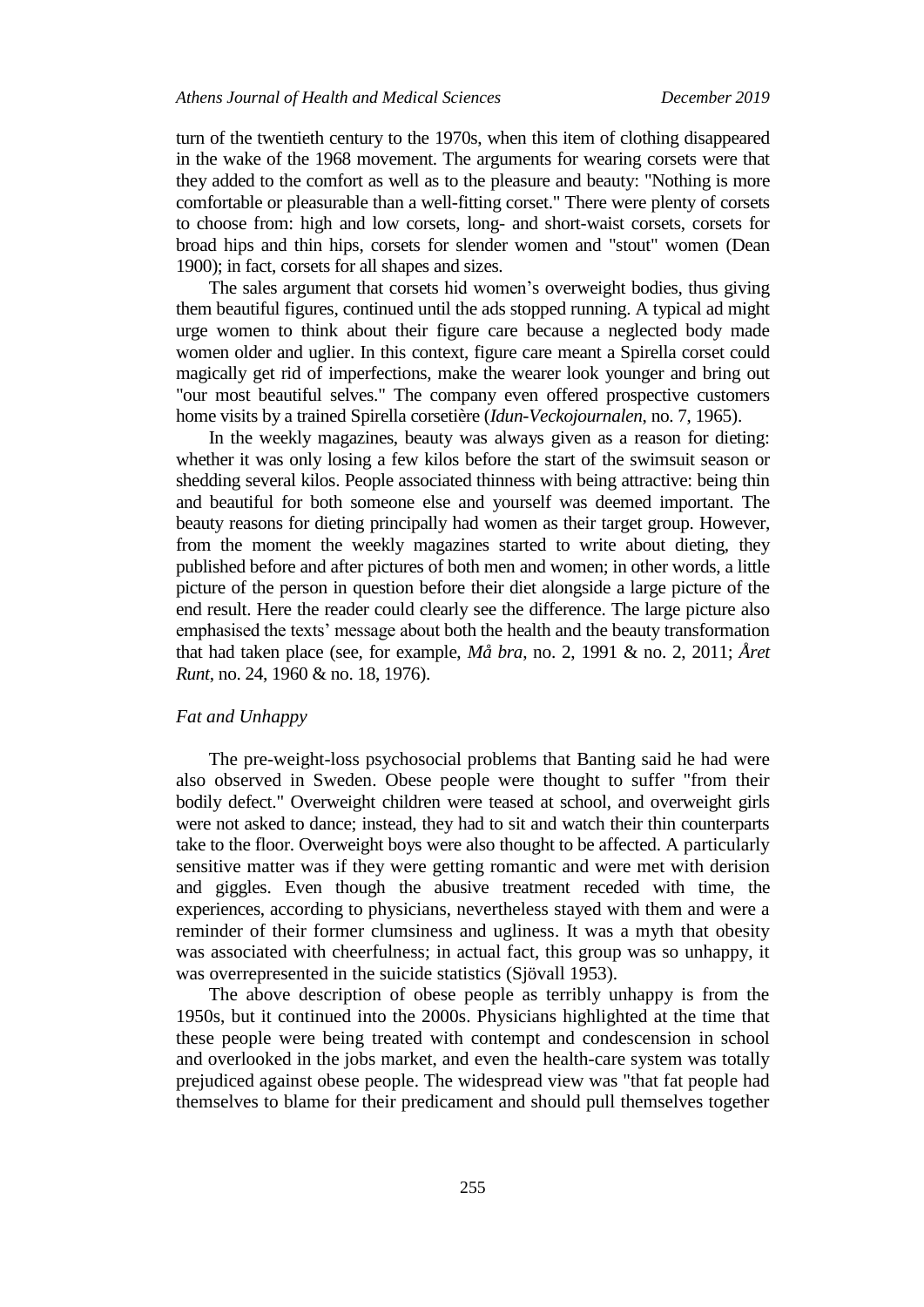and tackle their problem" (Åberg 2005: 164; my translation). Physicians attested to the relief that came over successful dieters when their feelings of loneliness and insecurity dissipated when they no longer felt socially excluded. A 1980s study showed that successful dieters had twice as many friends as the control group; in other words, they had a better quality of life (Rössner 1988).

A better quality of life was highlighted also in the weekly magazines as a reason for dieting. Instead of sitting at home, feeling dissatisfied with themselves and not feeling seen, their self-confidence grew, and they gained a new life with new opportunities. Besides being fitter and happier, some had children, while others felt more appreciated and braver (see, for example, *Må bra*, no. 8, 1991 & no. 11, 2001; *Året Runt*, no. 31, 2016 & no. 4, 2001). Apart from improved health, a transformed life was another central theme of the aforementioned dieting genre. Such dieting stories typically began with the protagonist having been overweight already as a child; their excess weight gradually increased, leaving them feeling physically and mentally unwell. Time and again, they tried to lose weight but always failed. Eventually they found the method, with a capital M - usually a diet combined with physical activity - lost 30 to 40 kilos and became beautiful and happy and were full of confidence and belief in the future (see, for instance, *Året Runt*, no. 39, 1996; *Må bra*, no. 1, 2001). Despite setbacks and external and internal doubts, they nevertheless achieved their goal. Thanks to hard work and support from someone who believed in them, these unhappy ducklings were transformed into happy swans thanks to their dieting.

### *The Weight Attached to Dieting*

This article has aimed to examine the history of Swedish dieting from the introduction in Sweden of William Banting's weight loss treatment to the present day. The article took as its starting point the following question: What were the underlying reasons why people should lose weight? It is clear that Banting's course of treatment kindled the interest of Swedish physicians, who, for instance, praised its scientific claims because it was based on contemporary physiological and medical knowledge. From a biopower perspective, the concept can be described as the technology to which the technique (dieting) was linked.

Already in his pamphlet, Banting put forward two sets of clear reasons (health and psychosocial) why obese people should diet. With obesity came a risk of numerous more or less serious complications. Moreover, obesity had a stigmatising effect. These reasons continued to be invoked throughout the period and were joined by two other sets of reasons: aesthetic and moral; they appeared as early as the end of the nineteenth century and have also been cited ever since. All four sets of reasons appeared, to a lesser or greater extent, in the medical books and the weekly magazines. The aesthetical reasons featured most prominently in the weekly magazines, whereas, naturally enough, the medical books devoted most space to health reasons. When discussing these two sets of reasons, physicians often, however, strayed onto moral reasons. For instance, they noted the lethargy and inability to take responsibility that characterised obese people incapable of losing weight, or they used a condescending tone towards those who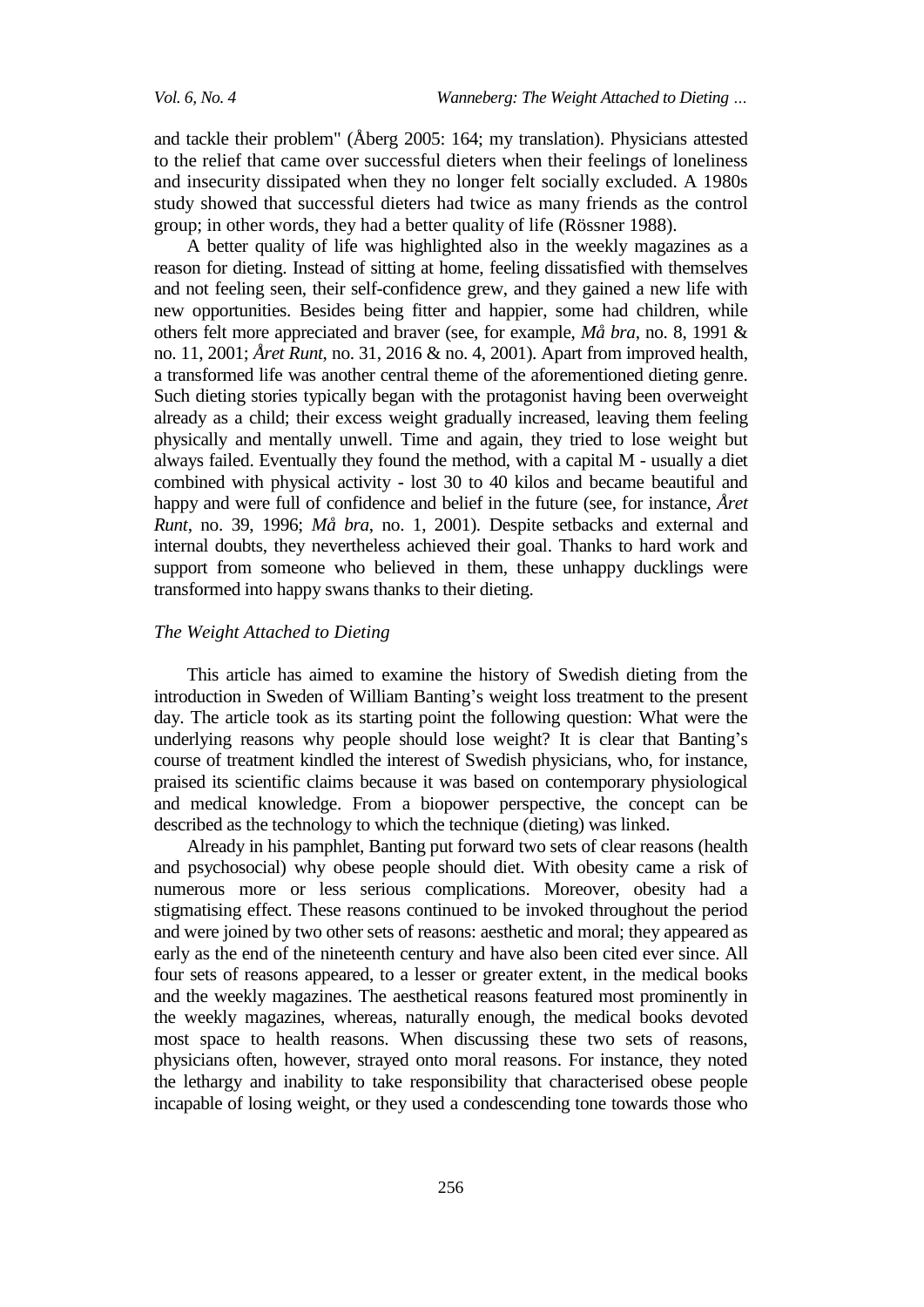prioritised the superficial beauty ideal over health reasons. These people were dieting for the wrong reasons. The moralising tone was thus considerably more prominent in the medical books than in the weekly magazines.

The derision and insults obese people endured, making their lives miserable because they could not participate in society in the same way as thin people, were highlighted as the psychosocial reason. Dieting was here portrayed, mostly in the weekly magazines but also in the medical books, as nothing short of a miracle. If only you became thin, your life would change and you would be happy. There are so many of these dieting stories in the weekly magazines that they constitute their own genre. The stories follow the same structure: the dieters' journey from misery to success contains themes, such as misfortune, struggle, health benefits, beauty, social acceptance and happiness. Considering how often the concept was repeated, the readers must have been hugely interested in acquainting themselves with these themes and their moral that the suffering caused by taking tricky and difficult paths can be turned into happiness. Sandberg (2004), too, in her aforementioned study, drew attention to the dieting stories. She calls them success stories that get their dramaturgy from the fairy tale where the prince and princess, after encountering many trials and tribulations, get married in the end and live happily ever after. In these stories, it is, however, principally the beauty reasons that are used for why women should diet, whereas for men, it is the health reasons. Sandberg's findings correspond to this study's regarding the reasons invoked for why women should diet, whereas the health reasons apply to both genders. Moreover, for both men and women, the psychosocial reasons are embedded in a similar dramaturgy.

Narration and stories are a central cultural phenomenon of the history of mankind and have filled many important functions in our lives and our development. Stories have a purpose - they are not told and retold by accident (Bamberg 2011). Because they speak to our emotions, stories can penetrate and affect us differently than a factual text, such as a medical book, and can therefore have a greater impact. Besides the sales of single copies of weekly magazines, stories are, from a biopower perspective, an effective technique for steering the individual towards the desired behaviour of not eating excessively and maintaining their normal weight. This is because biopower not only targets people's reason and rationality but also engages their emotions (Coll 2013), a longing to be, above all, thin and, with that, to belong but also to be in good health.

Dieting, in gender terms, went from a male preserve to something that women increasingly did. As previously mentioned, one difference was, however, that the view was taken that principally women should diet for beauty reasons, whereas for men, it was mainly for health reasons. This became ever clearer the longer time went on. At the beginning of the twentieth century, the aesthetical reasons even applied to men, but these disappeared over time. Moreover, women were depicted as governed more by their emotions than men; they comfort ate and taught their children to do the same. Further, they were more receptive to, and more easily swayed by, the beauty ideal.

Throughout the period, there were thus aesthetical, health, psychosocial and moral reasons why people should diet. What changed was that particularly the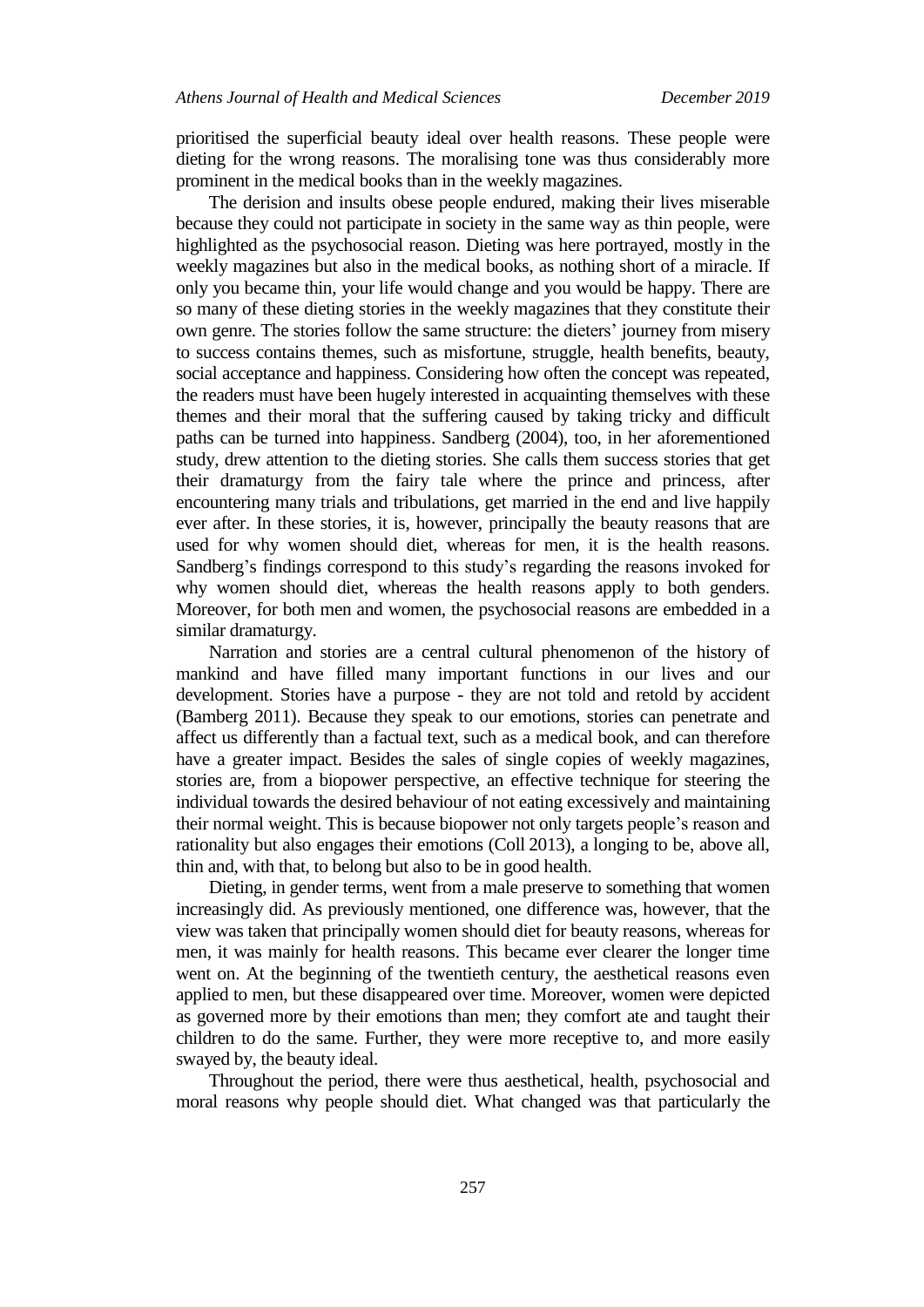weekly magazines used less explicitly the reasons to support their argumentation. They appear to be a given, and dieting, or trying to diet, is something you simply do, a matter of course. Foucault's concept of governmentality serves here to enlighten us. Governmentality, or governmental rationality, as it is sometimes referred to, is, according to Foucault, something that acts as a complement to disciplinary power and biopower. An important starting point for this perspective is that the individual will ideally make the right choice and thus control themselves so it benefits both them and society (Nilsson 2008). Self-disciplining the body is central to this. That people act on their own volition in accordance with what they deem good and right for them; to find their own ways of improving their lives, whether it be exercising, healthy eating or maintaining weight. In dieting terms, this meant knowing why it was not good to be overweight and acting accordingly. Should a person fail in their attempt or doubt their own ability, physicians and weekly magazines helped out with supportive and inspirational methods, diets and success stories. However, biopower, often in the form of new research findings, was always in the background to, if necessary, warn of the damaging impact of obesity on the individual and society: autonomy and individual responsibility on the one hand and regulating and boundary setting on the other.

To conclude, there are, with all forms of exercising power, whether it be through public corporal punishment, disciplining or biopower, people who have to pay a high price. The fact cannot be ignored that the new thin norm, established at the beginning of the twentieth century, created a new stigmatised group of people who, for various reasons, could not live up to the norm. Previous research has shown the shame, isolation and scorn that this group has endured. It is clear that, above all, medical books, but also weekly magazines, have very much played a part in this by depicting overweight people as sick, stupid, ugly and unhappy.

#### **References**

Åberg H (2005) *Bonniers läkarbok* (*The Bonnier Medical Book*). Stockholm: Bonnier.

- Ahltorp G, Kühnel P (1956) *Kvinnor, se upp: Läkarbok för kvinnor* (*Women, Beware: A Medical Book for Women*). Malmö: Bernces förlag.
- Bamberg M (2011) Who am I? Narration and its contribution to self and identity. *Theory & Psychology* 21(2): 3–24.
- Banting W (1864) Letter on Corpulence: Addressed to the Public, 3<sup>rd</sup> ed. London: Harrison.
- Bolling H (2005) *Sin egen hälsas smed: idéer, initiativ och organisationer inom svensk motionsidrott 1945-1981* (*The Maker of His Own Health: Ideas, Initiatives and Organizations within Swedish Sports for All between 1945 and 1981*). Stockholm: Acta Universitatis Stockholmensis.
- Bordo S (1993) *Unbearable Weight: Feminism, Western Culture, and the Body*. Berkeley: University of California Press.
- Brown AW (1951) *Konsten att äta sig slank* (*The Art of Eating Yourself Thin*). Stockholm: Lindqvists.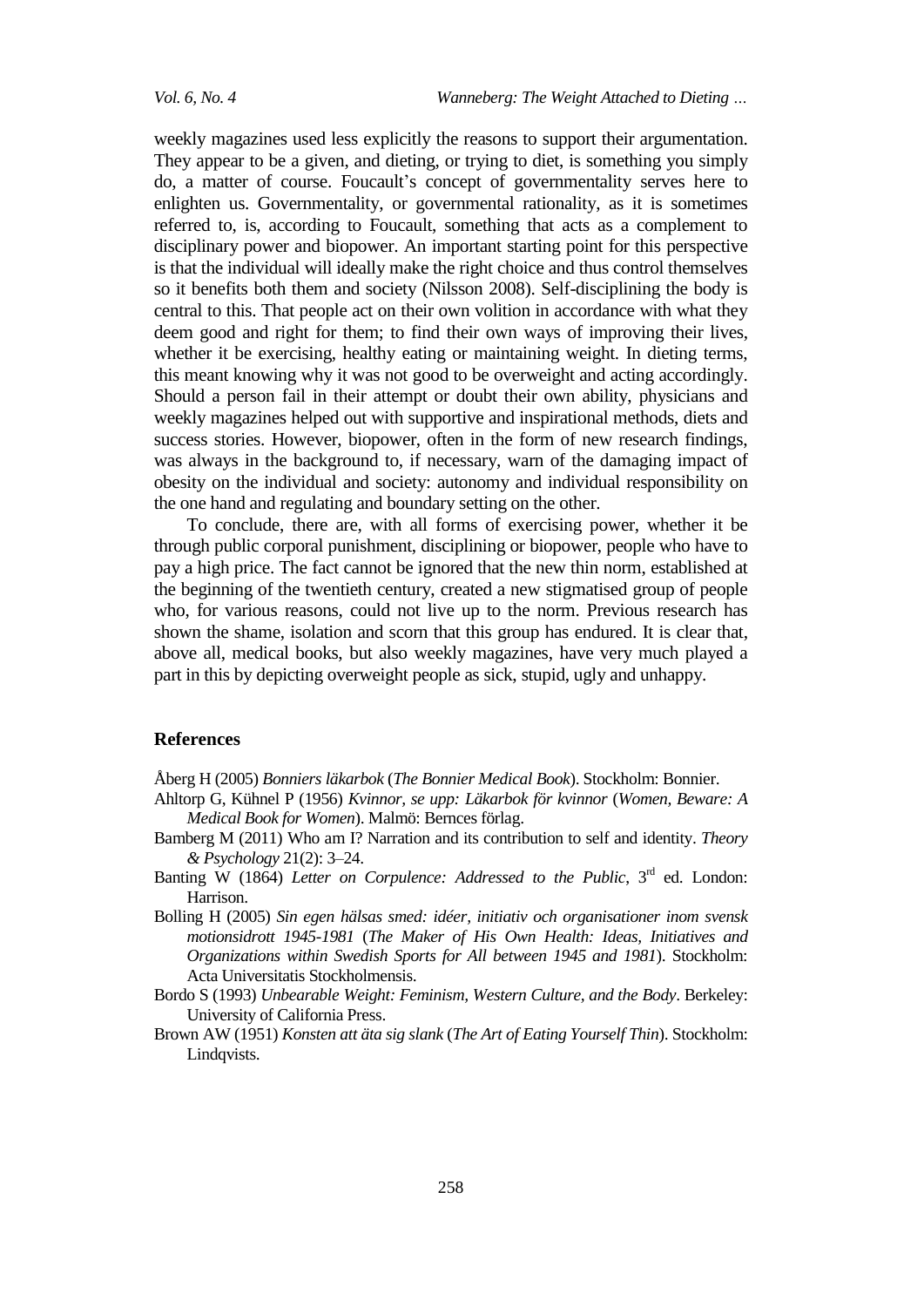- Coll S (2013) Consumption as biopower: Governing bodies with loyalty cards. *Journal of Consumer Culture* 13(3): 201–220.
- Cotter C (2001) Discourse and Media. In D. Schiffrin, D. Tannen & H. Hamilton (Eds.), *The Handbook of Discourse Analysis*. Oxford: Oxford University Press.
- Cresswell JW (2012) *Educational Research: Planning, Conducting, and Evaluating Quantitative and Qualitative Research*, 4 th ed. Upper Saddle River, NJ: Pearson Merrill Prentice Hall.
- Dean TH (1900) *Konsten att bli vacker: en bok för hvarje kvinna* (*How to Be Beautiful: Nature Unmasked: A Book for Every Woman*). Malmö: C.A. Andersson.
- Denzin N, Lincoln Y (2008) *Collecting and Interpreting Qualitative Materials*, 3<sup>rd</sup> ed. Thousand Oaks, CA: Sage Publications.
- Dickstone W (1948) *Hemmets illustrerade läkarbok* (*The Illustrated Medical Book for the Home*). Malmö: Malmö Konsttryckanstalt AB.
- Edholm E (1880) *Bantings kur mot korpulens* (*Banting's Treatment for Corpulence*). Stockholm: P. A. Norstedt & Söner.
- Foxcroft L (2011) *Calories & Corsets: A History of Dieting over 2,000 Years.* London: Profile Books.
- Harwood V (2009) Theorizing Biopedagogics. In J. Wright & V. Harwood (Eds.) *Biopolitics and the 'Obesity Epidemic': Governing Bodies*. New York: Routledge.
- Gilman LS (2008) *Diets and Dieting: A Cultural Encyclopedia*. New York: Routledge.
- Hallin OF (1889) *Helsan framför allt! Handbok i helso och sjukvårdslära* (*Health First! A Handbook of Health and Medical Care*). Chicago, IL: Swedish Book Co.
- Hammar B, Rasmussen P (2008) *Underkläder: en kulturhistoria* (*Underwear: A Cultural History*). Stockholm: Signum.
- Hasselgren G (2013) *Din läkarbok mitt i livet: guiden till hälsa* (*Your Midlife Medical Book: The Health Guide*). Stockholm: Bonnier Fakta.
- Josefson A, Tillgren J (1928) *Husmoderns läkarbok* (*The Housewife's Medical Book*). Stockholm: Åhlén & Åkerlunds Förlag.
- Karup NB (1956) *Fetma: Thulebolagens skriftserie Vår hälsa* (*Obesity: The Thule Insurance Company's Publication Series Our Health*). Stockholm: Thulebolagen.
- Lagerlöf HO (1958) *Forums stora läkarbok: en handbok för hemmet* (*Forum's Comprehensive Medical Book: A Handbook for the Home*). Stockholm: Forum AB.
- Lilja M, Vinterhagen S (2014) Sovereign power, disciplinary power and biopower: Resisting what power with what resistance? *Journal of Political Power* 7(1): 107– 126.
- Ljunggren J (1999) *Kroppens bildning: Linggymnastikens manlighetsprojekt* (*The Fostering of the Human Body: The Manliness Project of Ling Gymnastics*). Eslöv: B. Östlings bokförlag, Symposion.
- Nilsson R (2008) *Foucault – en introduktion* (*Foucault: An Introduction*). Malmö: Égalité.
- Nilsson F (2011) *I ett bolster av fett: en kulturhistoria om övervikt, manlighet och klass* (*In a Cushion of Fat: A Cultural History of Overweightness, Manliness and Class*). Lund: Sekel.
- Pfannenstill SA (1901) *Sjuklig fetma (fettsot) och dess behandling* (*Morbid Obesity (Overfatness) and Its Treatment*). Stockholm: Bille.
- Rössner S (1988) *Boken om fetma* (*The Obesity Book*). Stockholm: Natur och Kultur.
- Sandberg H (2004) *Medier och fetma: en analys av vikt* (*Media & Obesity: An Analysis of Weight*). Lund: Lund University.
- Schwartz H (1986) *Never Satisfied: A Cultural History of Diets, Fantasies and Fat*. New York: Free Press.
- Sjövall B (1953) *Magra! En bok om fetma* (*Become Thinner: A Book about Obesity*). Stockholm: Wahlström & Widstrand.